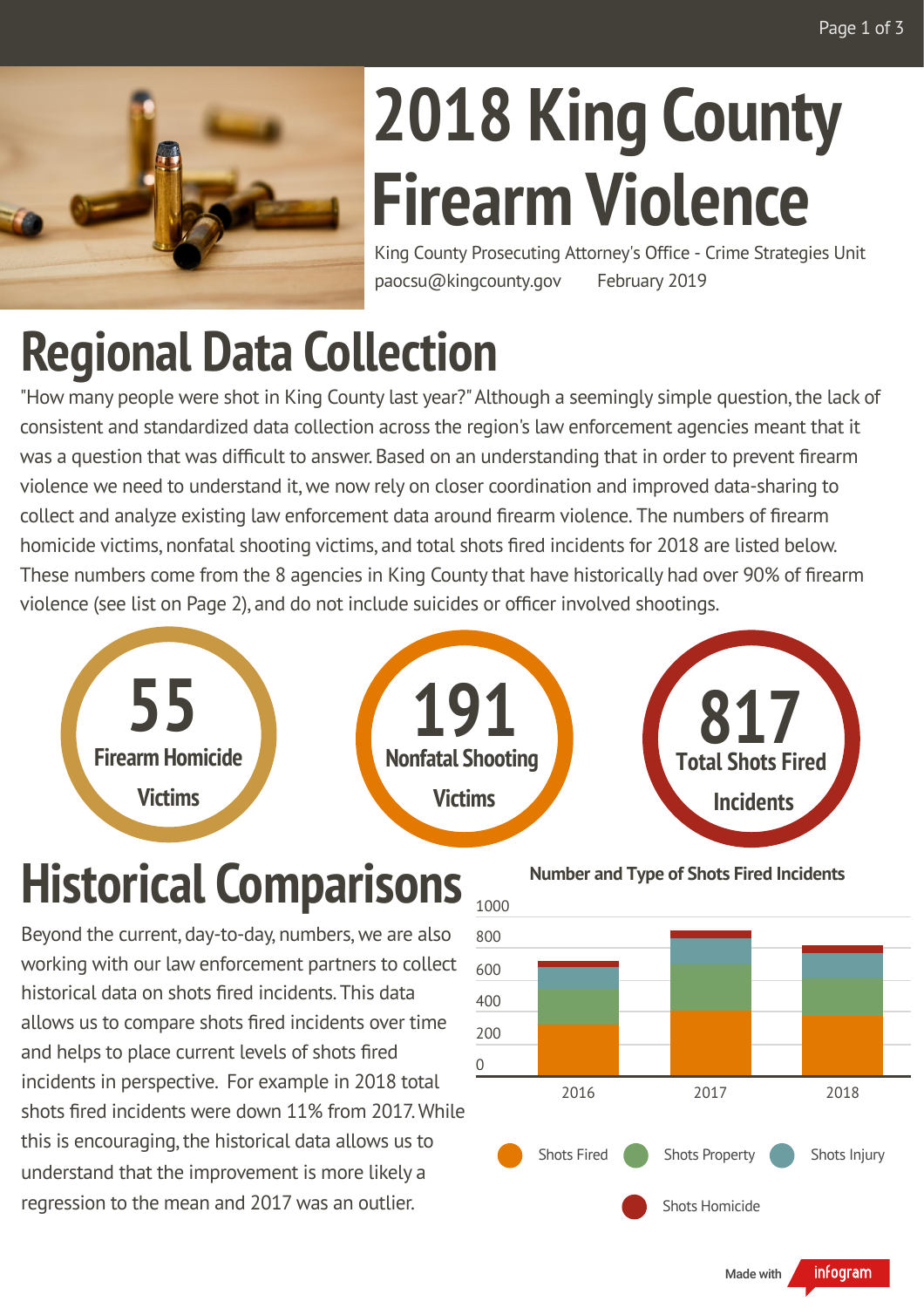#### **Geographic Distribution**

Shootings in King County are not evenly distributed by jurisdiction.We currently collect data from 8 agencies: Seattle, Auburn, Des Moines, Federal Way, Kent, Renton, Tukwila, and the King County Sheriff's Office (including unincorporated King County and 16 contract cities/agencies). Per 2018 estimates, these 8 agencies account for roughly 79% of King County's total population. In 2017, 67% of the firearm homicide victims and 54% of the non-fatal shooting victims were from agencies outside of Seattle. In 2018, the percentages of both firearm homicide victims and non-fatal shooting victims from agencies outside of Seattle increased to 71% and 59% respectively. We are working closely with our law enforcement partners in King County to identify hot spots for firearm violence and to develop proactive approaches to reducing firearm violence.



# **Time and DayAnalysis**

In 2018, 37% of the total shots fired incidents have taken place on Saturday or Sunday, and 42% have occurred in the 5 hour period between 10:00pm and 3:00am.This type of analysis can help provide law enforcement and community organizations with data-driven insights and can guide the development of responsive intervention programs.

**Shootings by Day of Week**